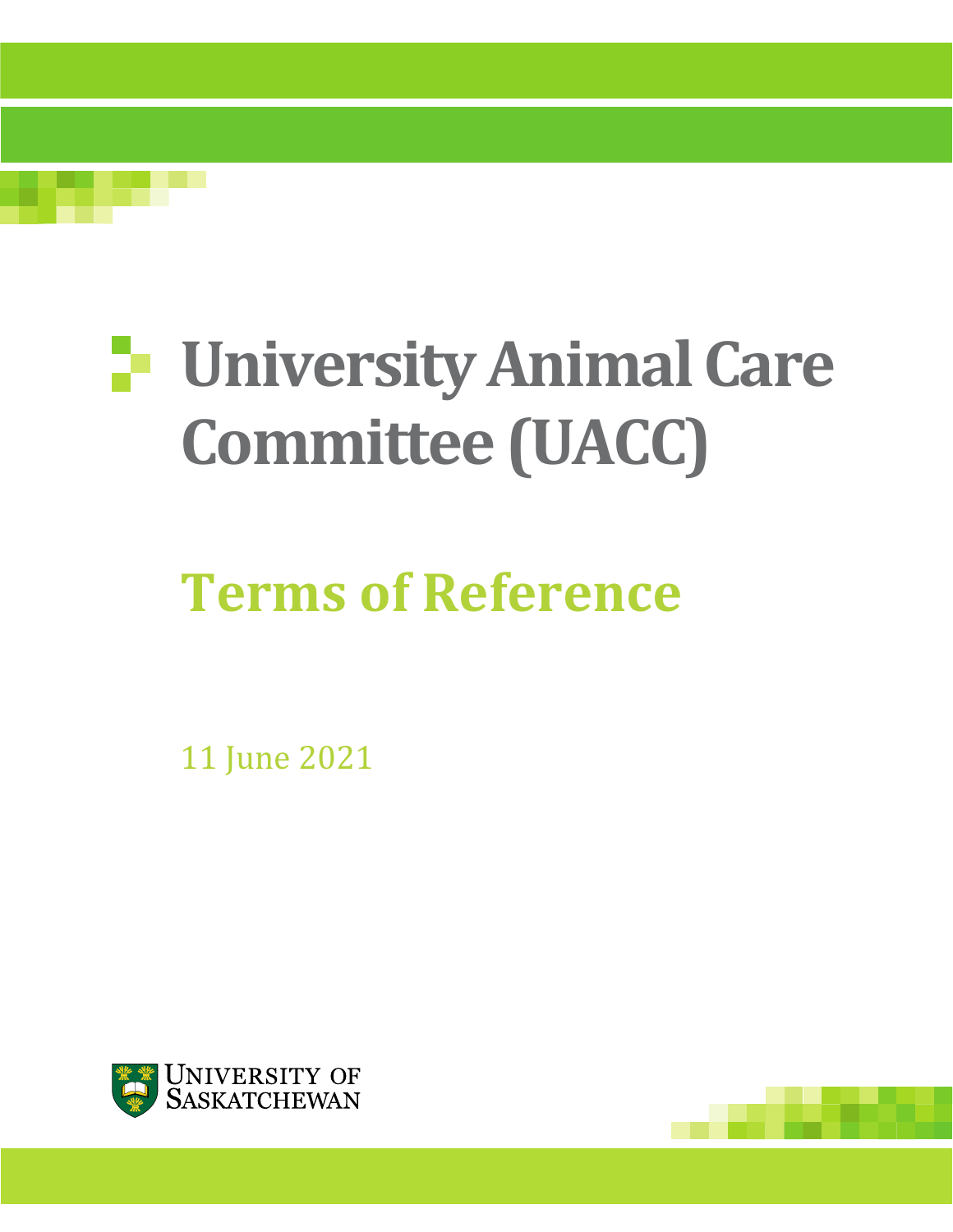## **University of Saskatchewan Terms of Reference for the University Animal Care Committee**

# **Introduction**

The University of Saskatchewan regards the use of animals in research, teaching, production and testing as valuable for continued progress in human and veterinary medicine, agriculture, science and education. The University accepts the use of experimental animals as a privilege, one that comes with important ethical responsibilities: to ensure that good science is done; to ensure that every animal is treated humanely and not subjected to unnecessary pain or distress; and to work within the accepted standards for experimental animal care and use.

In Canada these standards are set by the Canadian Council on Animal Care (CCAC) through its guidelines and policies, and compliance is monitored through its assessment program. The CCAC program is based on scientific peer review, policy making, and responsibility at the institutional level. To remain in compliance all Canadian institutions using animals for research, teaching, production and testing must establish an animal care committee and have in place an experimental animal care and use program that meets, or exceeds, the CCAC standards.

### **Purpose**

The University Animal Care Committee (UACC) was established with responsibility for implementing an effective University-wide program for experimental animal care and use that meets or exceeds Canadian standards. This program includes all the animals used in research, teaching, production and testing at the University of Saskatchewan.

The purpose of the UACC and the University's Animal Care and Use Program are:

- a) to ensure humane and ethical treatment of all animals used and maintained by the University of Saskatchewan through a University-wide program for experimental animal care and use;
- b) to ensure that all animal care and use is done in compliance with the polices of the UACC, and the national CCAC standards;
- c) to ensure that all animal users, including faculty, students, staff and visiting scientists at the University of Saskatchewan and related institutions are aware of their responsibility to remain in compliance with standards for experimental animal care and use;
- d) to establish policies that will ensure standards of animal care and use which meet or exceed the Canadian standards, as contained in the Canadian Council on Animal Care guidelines and polices;
- e) to provide advice to the Vice-President Research on all matters relating to the care and use of experimental animals at the University of Saskatchewan;
- f) to ensure that all proposed animal use receives ethical review and approval before the research starts;
- g) to ensure that all persons working with animals are properly trained and qualified;
- h) to ensure high standards of care for the animals;
- i) to ensure adequate veterinary care for the animals;
- j) to ensure adequate facilities for housing the animals.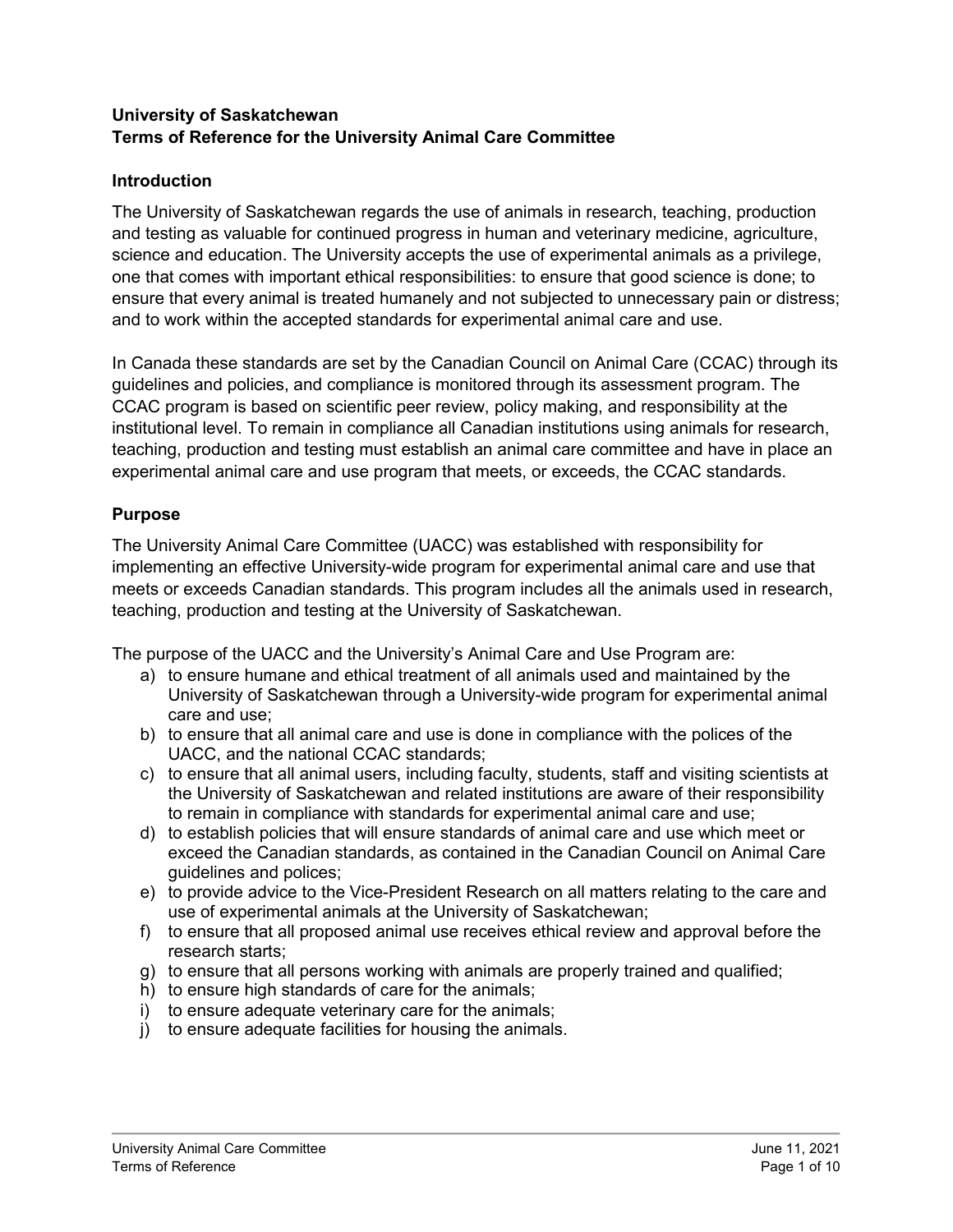### **UACC Terms of Reference**

### **1. Status, Reporting and Relationships with other Campus animal care and use committees**

The University Animal Care Committee (UACC) is a University Committee that reports to the Vice-President Research.

Other departments, research institutes, and post-secondary institutions that are administratively responsible for animal facilities within the department or institute may have animal user committees. These departments and research institutes have representatives on the UACC.

### **2. Membership**

UACC members will be appointed by the Director, Research Excellence and Innovation (REI).

UACC members will be appointed for a term of two or four years. Term length is chosen by the new UACC member. Terms may be renewed to a maximum of eight consecutive years of service. Decisions on member re-appointment shall be made by mutual agreement of the UACC member, UACC Chair, and the Director, REI. Every effort will be made to ensure continuity and a core of knowledgeable and experienced members.

A member may resign before the conclusion of his/her/their term. The vacancy will be filled as quickly as possible. The Vice-President Research may remove a member for cause at any time.

- a) Chair. The Chair shall be a faculty member, appointed by the Director, REI, not directly involved in the management of the institutional animal care facilities, not the laboratory animal veterinarian(s) for the University, and not be involved in preparing a significant number of animal use protocols. The UACC Chair will also serve as the Animal Research Ethics Board (AREB) Chair. Two Co-Chairs may be appointed to share the position of Chair. Co-Chairs will alternate chairing the Executive/full UACC and AREB meetings.
- b) Researchers experienced in animal care and use (a total of 19 representatives) College of Agriculture (1) College of Arts and Science (1) Health Science Colleges in the Health Sciences Building (3) Western College of Veterinary Medicine (4)
	- Faculty Members at Large (5) Research Institutes and Centres (3)
		- VIDO
		- Prairie Swine Centre
		- Canadian Light Source
	- Unaffiliated Research Institutes (1)
		- CFIA Saskatoon Laboratory
	- Post-Secondary Technical Institution (1)
		- Saskatchewan Polytechnic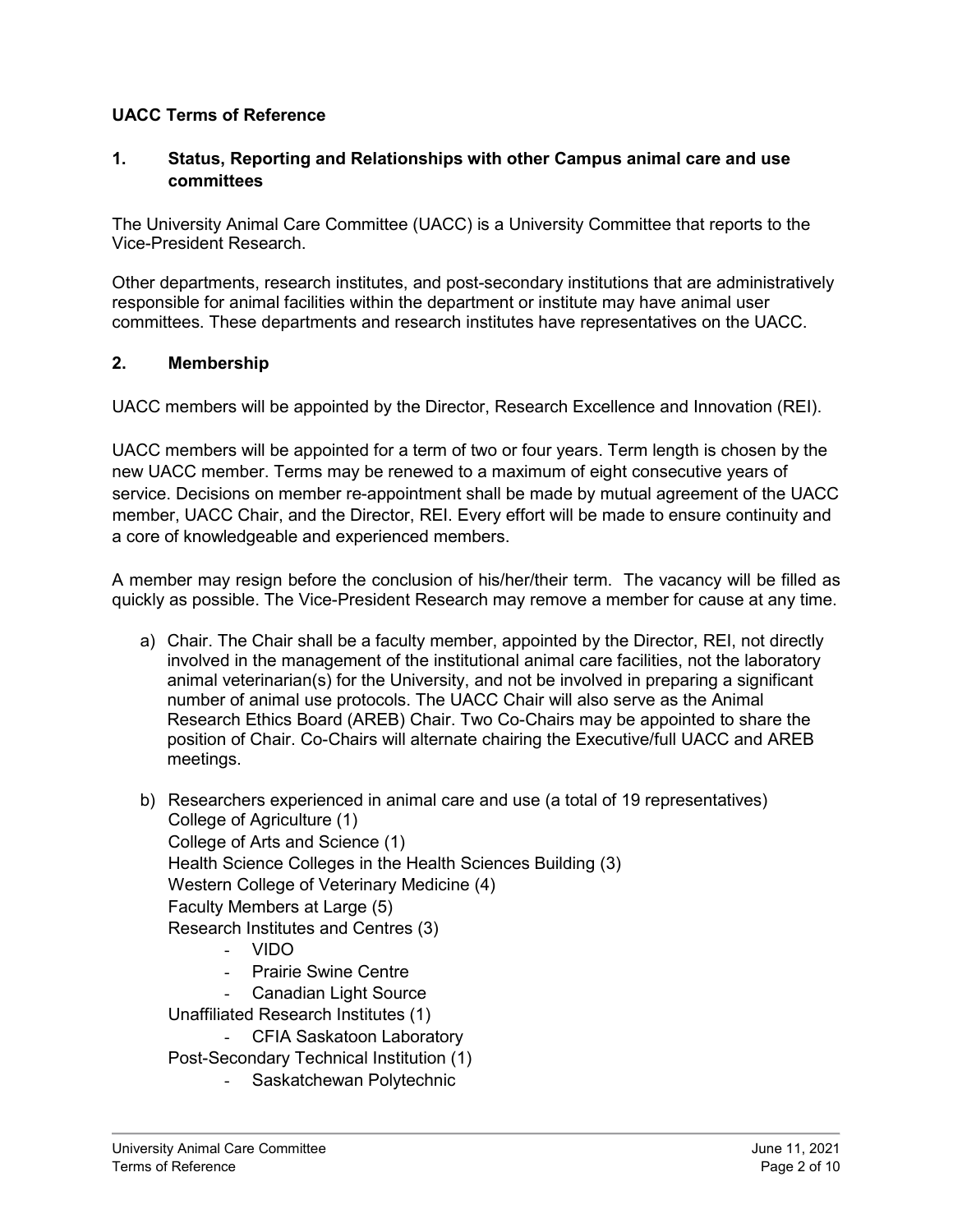Nomination of Researcher representatives to be made by the college dean or designate or institute director.

Five Faculty Members at Large are each nominated by the UACC Chair and University Veterinarian.

c) UACC Veterinarians (4)

University Veterinarian, Animal Care & Research Support (ex officio, voting) UACC Clinical Veterinarian, Animal Care & Research Support (ex officio, voting) UACC Clinical Veterinarian, Animal Care & Research Support (ex officio, voting) UACC Post-Approval Review (PAR) Veterinarian, Animal Care & Research Support (ex officio, voting)

d) Institutional Member not involved in animal use (1)

The institutional member representative can be a shared position, allowing for more than one representative to fill the role. Only 1 vote per total number of representatives will be permitted, even if multiple individuals share the member position.

- e) Community Representatives (2) The community representative members can be shared positions, allowing for more than two representatives to fill the role. Only 2 votes per total number of community representatives will be permitted, even if multiple individuals share the member position.
- f) Technical Staff Representatives (2) At least one technical representative to be an animal care technician employed in one of the main animal facilities on campus. The technical representative members can be shared positions, allowing for more than two representatives to fill the role. Only 2 votes per total number of representatives will be permitted, even if multiple individuals share the member position.
- g) Trainee Representatives (2) University Undergraduate Representative (USSU) University Postgraduate Representative (GSA) Postdoctoral Fellow Representative (PDF) The trainee representative members can be shared positions, allowing for more than one trainee to fill the role. Only a total of 2 votes per undergraduate student representative or graduate student representative or postdoctoral fellow will be permitted, even if multiple trainees share the member position.
- k) Animal Facility Managers (11 ex officio, voting) College of Agriculture, Department of Animal and Poultry Science, Campus Farm (3 representatives) – representing the Poultry Centre, Rayner Dairy Research and Teaching Unit, and Livestock Research Building)

Livestock and Forage Centre of Excellence – Beef Cattle Research and Teaching Unit (1)

Livestock and Forage Centre of Excellence – Forage and Cow-Calf Research and Teaching Unit (1)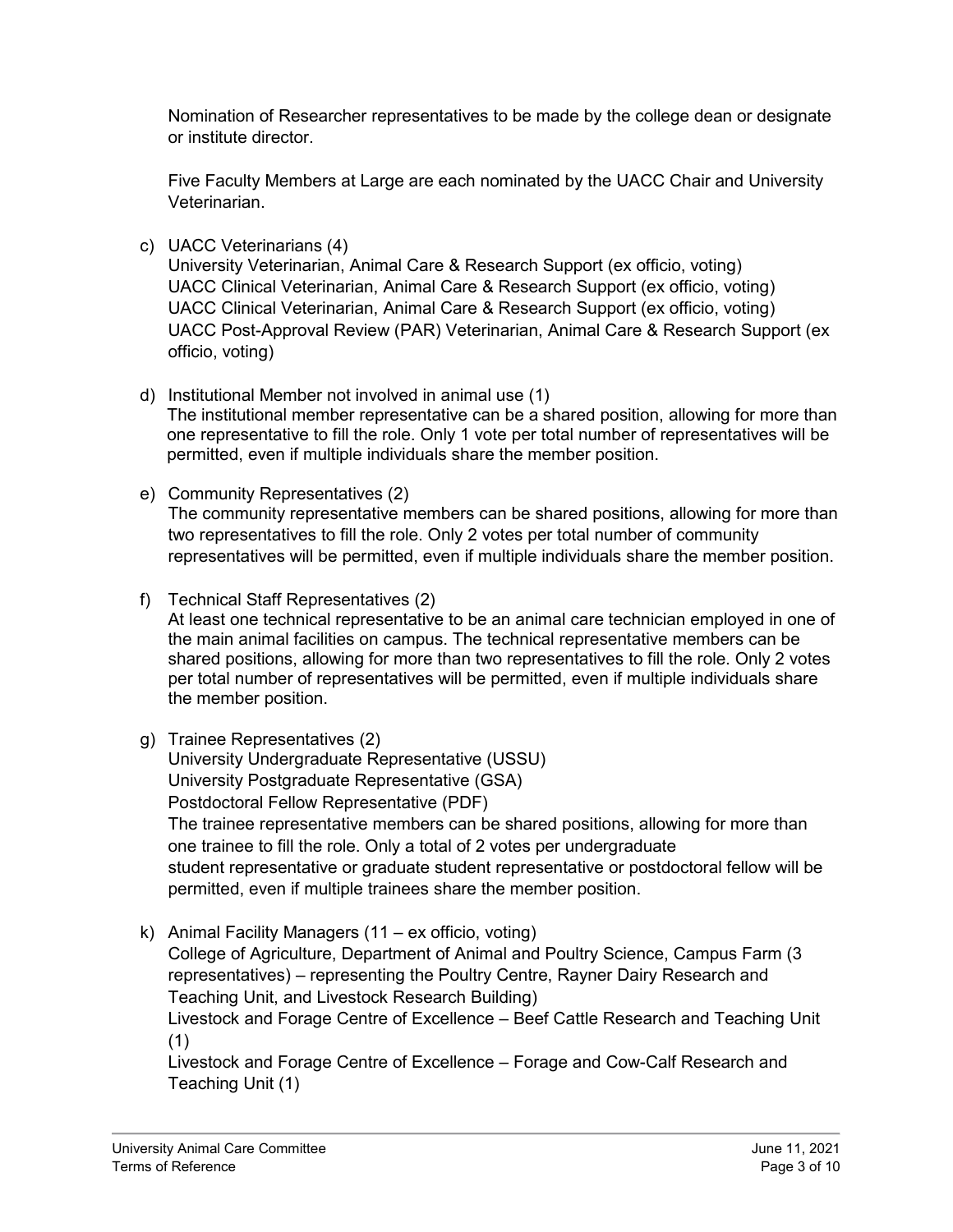Livestock and Forage Centre of Excellence - Goodale Research and Teaching Livestock Unit (1) Health Sciences Building, RJF Smith Centre for Aquatic Ecology, Natural Sciences Museum, and Collaborative Sciences Research Building (1) Prairie Swine Center Inc. (1) Toxicology Centre, Aquatic Toxicology Research Facility (1) Vaccine and Infectious Disease Organization (1) Western College of Veterinary Medicine, Animal Care Unit (1)

l) Administrative Support Staff / Representatives – non-voting Research Ethics Specialist, Animal Care & Research Support (ACRS) UACC Animal Technicians, ACRS Health, Safety & Environment Manager, Canadian Light Source Biological Safety Coordinator, Canadian Light Source Safety & Compliance Officer, Saskatchewan Centre for Cyclotron Biosafety Officer, Safety Resources Biosafety & Environmental Officer, Safety Resources Protective Services Representative Facilities Management Division Representative

# **3. Authority**.

The UACC has the authority, on behalf of the Vice-President Research of the University, to:

- a) Stop any procedure if it considers that unnecessary distress or pain is being experienced by an animal;
- b) Stop immediately any use of animals which deviates from the approved use, any nonapproved procedure, or any procedure causing unforeseen pain or distress to animals;
- c) Have an animal killed humanely if pain or distress caused to the animal cannot be alleviated.

The University Veterinarian, UACC Clinical Veterinarian, or any veterinarian called upon to attend a University-owned animal, has been delegated the authority to: stop any procedure causing unnecessary pain or stress to the animal(s) or deviating from the approved protocol; and humanely kill any animal believed to be in pain or distress that cannot be alleviated.

# **4. Responsibility**.

It is the responsibility of the UACC to establish policies and procedures to:

a) Ensure that no research, teaching, production or testing (including field studies), involving animals is started, and that no breeding or holding of animals occurs, without prior UACC approval of a written animal use protocol.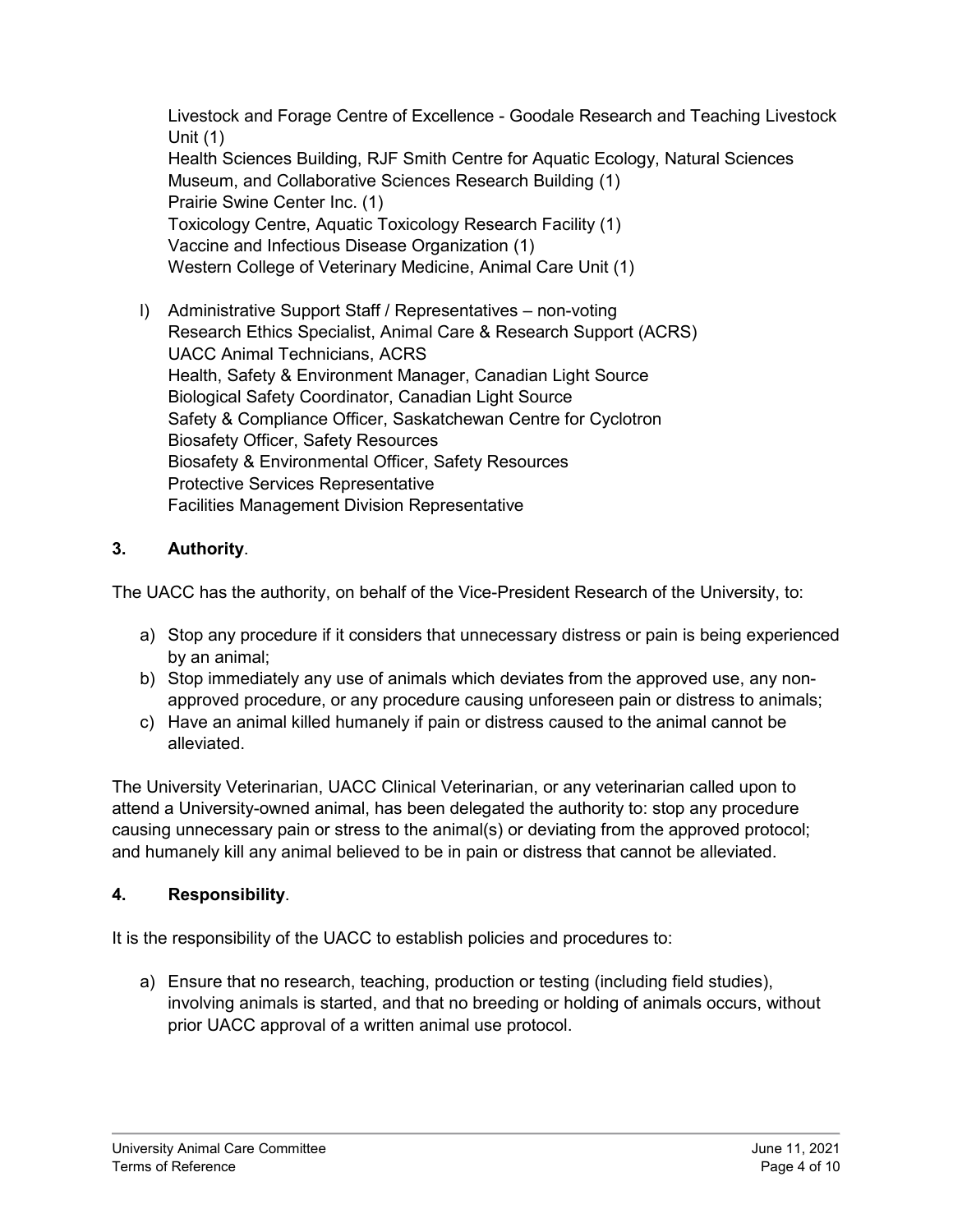- b) Require all animal users to complete the appropriate Animal Use Protocol Application Form, and ensure that the protocol form includes all the sections as identified in the CCAC policy on Terms of Reference for Animal Care Committees.
- c) Ensure that, for research and testing projects, a peer review of scientific merit has been carried out.
- d) Ensure that the AREB reviews and assesses all animal use protocols in accordance with UACC policies, and with the CCAC guidelines on animal use protocol review.
- e) Define an appeal mechanism that can be used by the principal investigator of a protocol in the event that he/she is not satisfied with the decision of the AREB.
- f) Ensure that all animal users have the opportunity to become familiar with CCAC guidelines and policy statements, relevant University policies, and federal, provincial or municipal statutes that may apply.
- g) Ensure that animal users report any unanticipated problems or complications, as well as on the steps they have taken to address the problem(s), to the UACC.
- h) Ensure appropriate care of animals in all stages of their life and in all experimental situations.
- i) Ensure that all facilities used to house animals are up to the standards as set down by the Canadian Council on Animal Care, and are maintained and managed appropriately.
- j) Ensure that veterinary care is available commensurate with current veterinary standards, and consistent with the Standards of Veterinary Care as defined by the Canadian Association for Laboratory Animal Medicine/l'association canadienne de la medecine des animaux de laboratoires (CALAM/ACMAL).

# **5. Meetings.**

The UACC will meet at least twice per year, and as often as necessary to fulfil its responsibilities. The quorum for UACC meetings shall be 30% of voting members, including the following members: at least one scientist, one veterinarian, one community representative, one institutional member who does not use animals, and one technical staff representative. The quorum for the standing committee meetings shall be a majority of the voting members with a community representative, researcher member and the University Veterinarian or UACC Clinical Veterinarian or delegated veterinarian present. Majority for the subcommittees is 50% of the voting members plus one member.

# **6. Executive Committee**

a) Chair: UACC Chair (or Co-Chair) or designate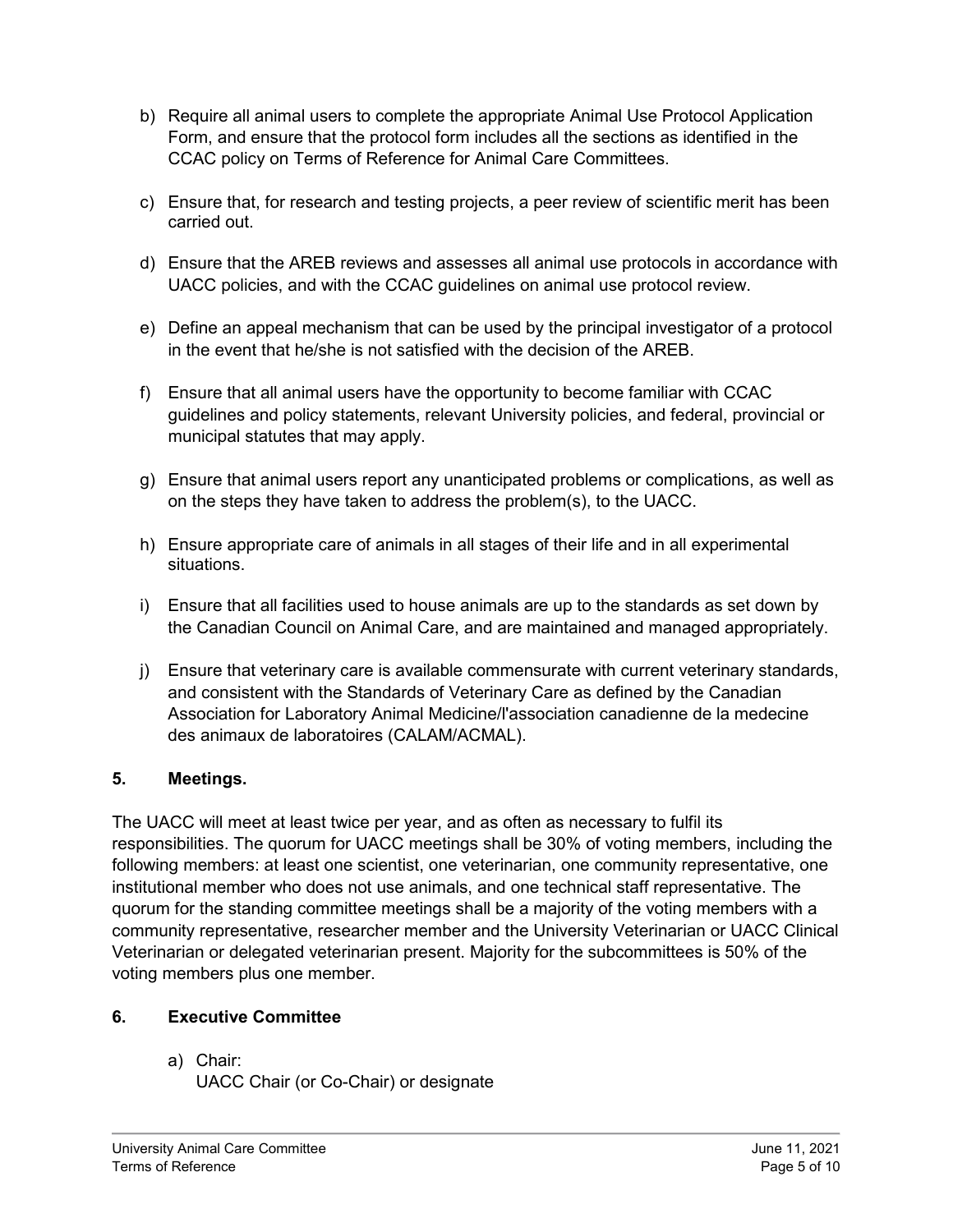b) Membership:

UACC Chair (or Co-Chair) or designate Three Researcher members University Veterinarian and/or UACC Clinical Veterinarian One Community representative One Trainee representative One Technical representative Research Ethics Specialist, ACRS (non voting)

Members to be chosen ad hoc as necessary by UACC Chair (or Co-Chair) and University Veterinarian.

The Executive Committee is responsible for committee business between formal meetings of the full UACC; and Animal Use Protocol appeals.

### **7. Standing Committees, Policies and Procedures.**

There are three standing committees of the UACC.

#### 7.1 Animal Research Ethics Board (AREB)

- a) Chair: UACC Chair (or Co-Chair) or designate.
- b) Membership:

UACC Chair (or Co-Chair) or designate University Veterinarian and/or UACC Clinical Veterinarian, PAR Veterinarian Four Researcher members from UACC Other Researchers with Special Expertise, at the invitation of the Chair (or Co-Chair) Institutional Non-animal User Representative Community Representative Trainee Representative Technical Representative Research Ethics Specialist, ACRS (non voting) UACC Animal Technician, ACRS (non voting) Biosafety Officer, Safety Resources (non voting)

Members to be assigned by ACRS on an annual basis.

Frequent unexplained absences by AREB members will be construed as a notice of resignation from the UACC. An appointment on the UACC may be ended if an AREB member is absent for three meetings during an annual AREB rotation without prior arrangement with the ACRS.

- c) Terms of Reference:
	- i. The AREB shall meet at least monthly to conduct an ethical review of all Animal Use Protocol applications (including new animal use protocols, annual renewals,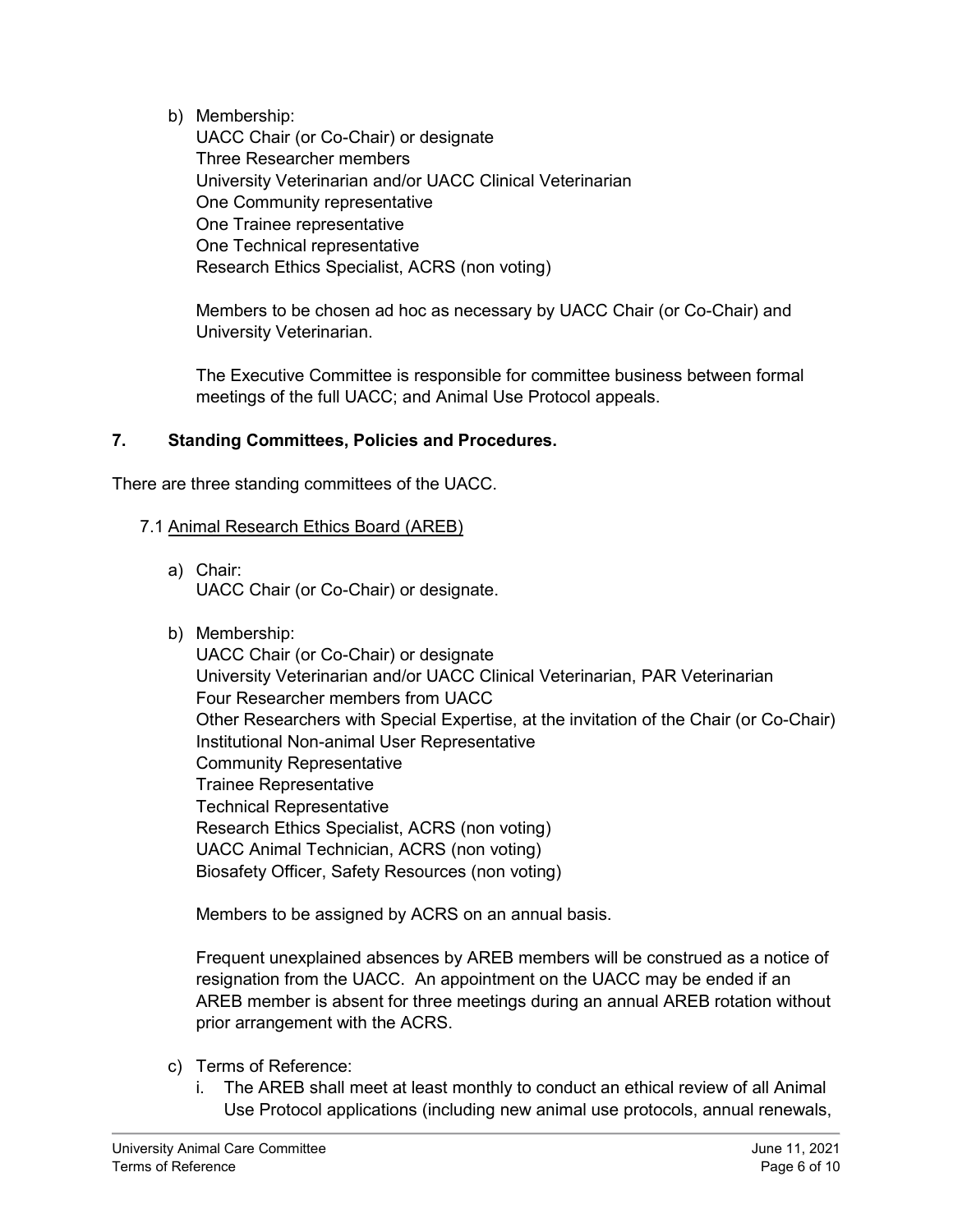and modifications), consistent with the policies of the UACC and with the CCAC guidelines and policies. This includes internally-funded projects. The AREB will ensure that meeting and deadline dates will be posted on the Office of Vice-President Research website.

- ii. The AREB shall not approve an Animal Use Protocol until scientific merit has been established. Review for scientific merit is the responsibility of the Office of Vice-President Research Scientific Merit Review Committee for Animal-Based Research (SMRCABR). The merit review process is facilitated by the Animal Care & Research Support.
- iii. The AREB shall ensure that the Animal Use Protocol application includes all the information defined in the CCAC Guidelines for Animal Utilization Protocol Review and the CCAC Policy on Animal Care Committee Terms of Reference, and ensure that the information presented is in a form that all members of the AREB can readily understand.
- iv. The quorum for AREB meetings shall be a majority of the voting members with a community representative, researcher member and the University Veterinarian or UACC Clinical Veterinarian or delegated veterinarian present. Majority is 50% of the voting AREB members plus one member.
- v. The AREB shall ensure that all proposed procedures on animals comply with CCAC guidelines and policies, and if at variance with those guidelines, require justification for the variance on scientific grounds.
- vi. The AREB shall ensure that animal users update their protocols with any modifications they intend to make.
- vii. The AREB shall ensure that all forms used to provide information to the AREB are reviewed and updated regularly.
- viii. The AREB shall document all UACC AREB decisions in the committee minutes.
- ix. The AREB reports to UACC at least once a year.
- e) Process for Animal Use Protocol Review:
	- i. All new protocols, new protocol forms filed after four years, and annual review of all ongoing protocols that are CCAC Category of Invasiveness "D" or "E" will be reviewed by the full AREB.
	- ii. Annual review of ongoing protocols that are CCAC Category of Invasiveness "B" or "C" and that have not had major changes to the protocol will be reviewed by a subcommittee of the AREB consisting of three persons; AREB Chair (or Co-Chair) or designate (Researcher member of UACC), the University Veterinarian or delegated veterinarian, and one community representative of the UACC.
	- iii. Requests for modifications to a protocol will follow the *UACC Procedures on Submission of a Modification to an Existing Animal Use Protocol.*
	- iv. Provisional approval of new protocols judged to be of Category of Invasiveness level 'B', 'C' or 'D' may be granted following review by the AREB Chair (or Co-Chair), the University Veterinarian or delegate, and a community representative provided all AREB subcommittee members agree to issuing the provisional approval and evidence of scientific merit review is confirmed. The AUP will be reviewed by the full AREB at the next meeting.
	- v. Protocols that do not involve any live animal handling or manipulation and which are CCAC Category of Invasiveness level "A" will be reviewed by the Research Ethics Specialist/UACC Animal Technician and Biosafety Officer, and documented and filed in the UACC protocol records.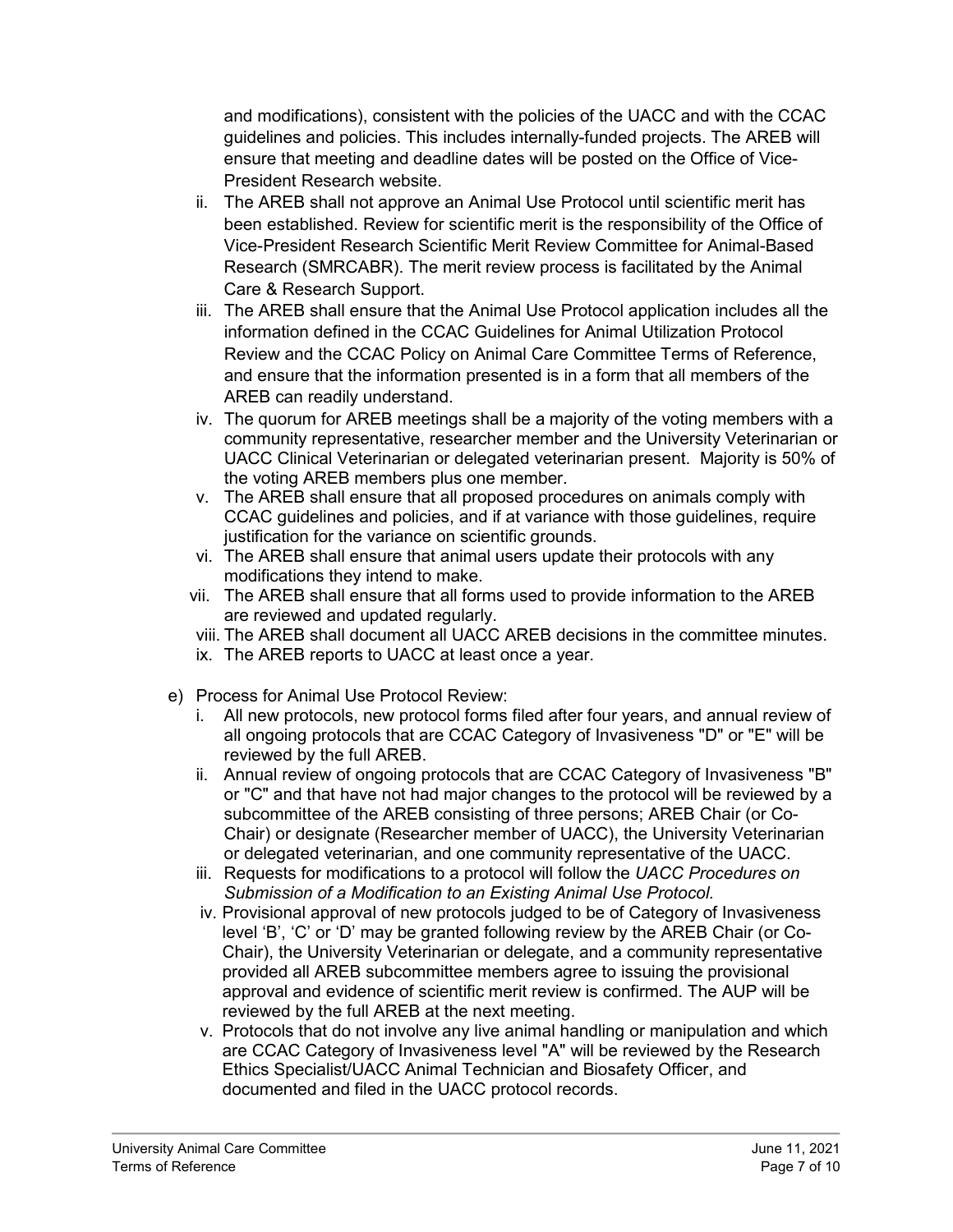### 7.2 Facility Inspection Committee

a) Chair:

UACC Chair (or Co-Chair) or designate

b) Membership:

UACC Chair (or Co-Chair) or designate University Veterinarian or UACC Clinical Veterinarian One representative from each of:

- Research Representatives
- Community Representatives
- Trainee Representatives
- Technical Staff Representative

Research Ethics Specialist or UACC Animal Technician, ACRS (non voting) Biosafety Officer (non voting)

- c) Terms of Reference:
	- i. The Facility Inspection Committee shall undertake site visits of all animal care and use facilities and related experimental laboratories at least once a year, and document these visits through written reports.
	- ii. Every AREB member will participate in at least one site visit per year. ACRS will coordinate a schedule which allows AREB members to select the site visit they will attend, or ACRS will assign members to designated site visits.
	- iii. Written reports shall be forwarded to the Facility Manager or administrative officer responsible for the facility within two months of the site visit. These reports shall also be forwarded to the appropriate Department Head, Dean, or Unit Director overseeing the facility. Reports including Serious or Major Recommendations will be copied to the UACC Chair (or Co-Chair), University Veterinarian, and Director, REI. FIC reports will be posted to the Animal Ethics SharePoint site for access by all UACC members.
	- iv. Implementation responses to Facility Inspection Committee recommendations shall be requested from the Facility Manager after reception of the report. Implementation responses to Major Recommendations are required within 1 month, to Serious Recommendations are required within 3 months, and to Regular Recommendations are required within 6 months of receiving the Facility Inspection Committee Report. These responses should be forwarded to ACRS for review by the Facility Inspection Committee. Responses from Facility Managers to FIC recommendations will be available on the Animal Ethics SharePoint site for review by UACC members.
	- v. ACRS will monitor receipt of responses from Facility Managers to FIC recommendations on a monthly basis. Failure to forward an implementation response within the specified time period will result in notification of the UACC Chair (or Co-Chair), University Veterinarian, and Director, REI for follow-up actions, which may include the suspension of research privileges with animals until the recommendations are addressed.
	- vi. The Facility Inspection Committee reports to UACC at least once per year.

### 7.3 Education and Training Committee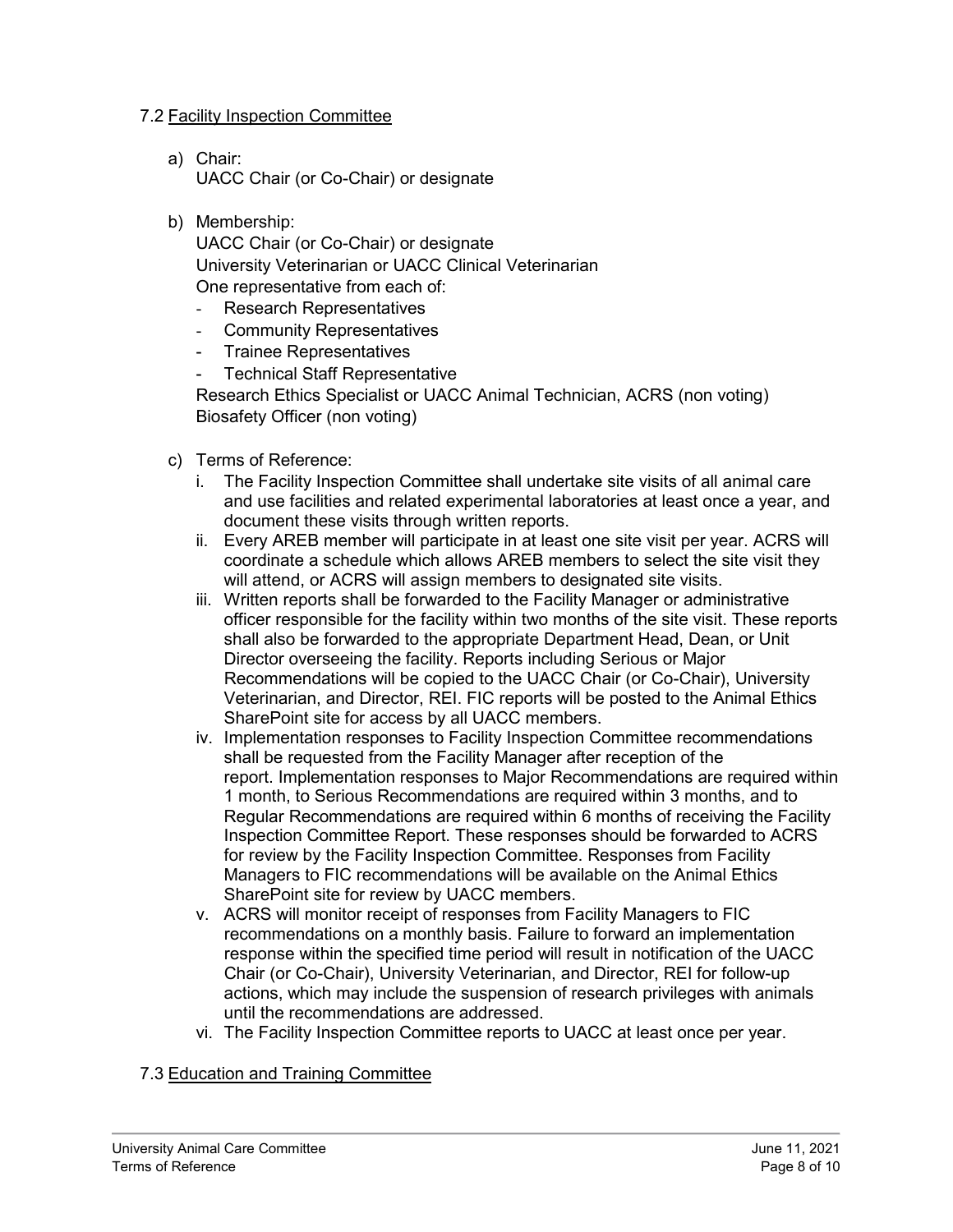a) Chair:

- UACC Chair (or Co-Chair) or designate
- b) Membership:

UACC Chair (or Co-Chair) or designate Two Researcher members One Trainee Representative University Veterinarian and/or UACC Clinical Veterinarians PAR Veterinarian Research Ethics Specialist, ACRS (non voting) UACC Animal Technicians, ACRS (non voting) Other Training Officer(s)

- Surgical Training

Members to be chosen at the fall meeting of UACC.

- c) Terms of Reference:
	- i. The Education and Training Committee should determine the most efficient way to ensure UofS animal users receive proper education and training in the use of animals in research, teaching, production and testing.
	- ii. The Education and Training Committee should ensure that the training and practical skills competency of each animal user on campus can be properly documented.
	- iii. The Education and Training Committee will ensure the availability of core course materials to all animal users.
	- iv. The Education and Training Committee should recommend how the competency of UofS animal users in both theoretical and practical aspects of experimental animal science can best be measured.
	- v. The Education and Training Committee should recommend how the competency of visiting faculty in both theoretical and practical aspects of experimental animal science can best be measured.
	- vi. The Education and Training Committee reviews and revises Standard Operating Procedures (SOPs) included in the SOP Databank (refer to Section 8). The ETC will develop a schedule to ensure SOPs receive review at a minimum every three years. The UACC must review any major revisions made to Institutional SOPs, while the AREB reviews any major revisions made to Guideline or Specialized SOPs. SOP review must include review by at least one veterinarian member of the ETC.

### 7.4 Participation in UACC Standing Committees

Participation in each of the Standing Committees is typically restricted to those individuals identified in the Terms of Reference. However, the UACC recognizes that it does not operate in isolation of others at the University and hence may seek the advice of outside individuals from time to time. This may include, but is not restricted to the Biosafety Officer, Facility Managers, and representatives from Research Services,